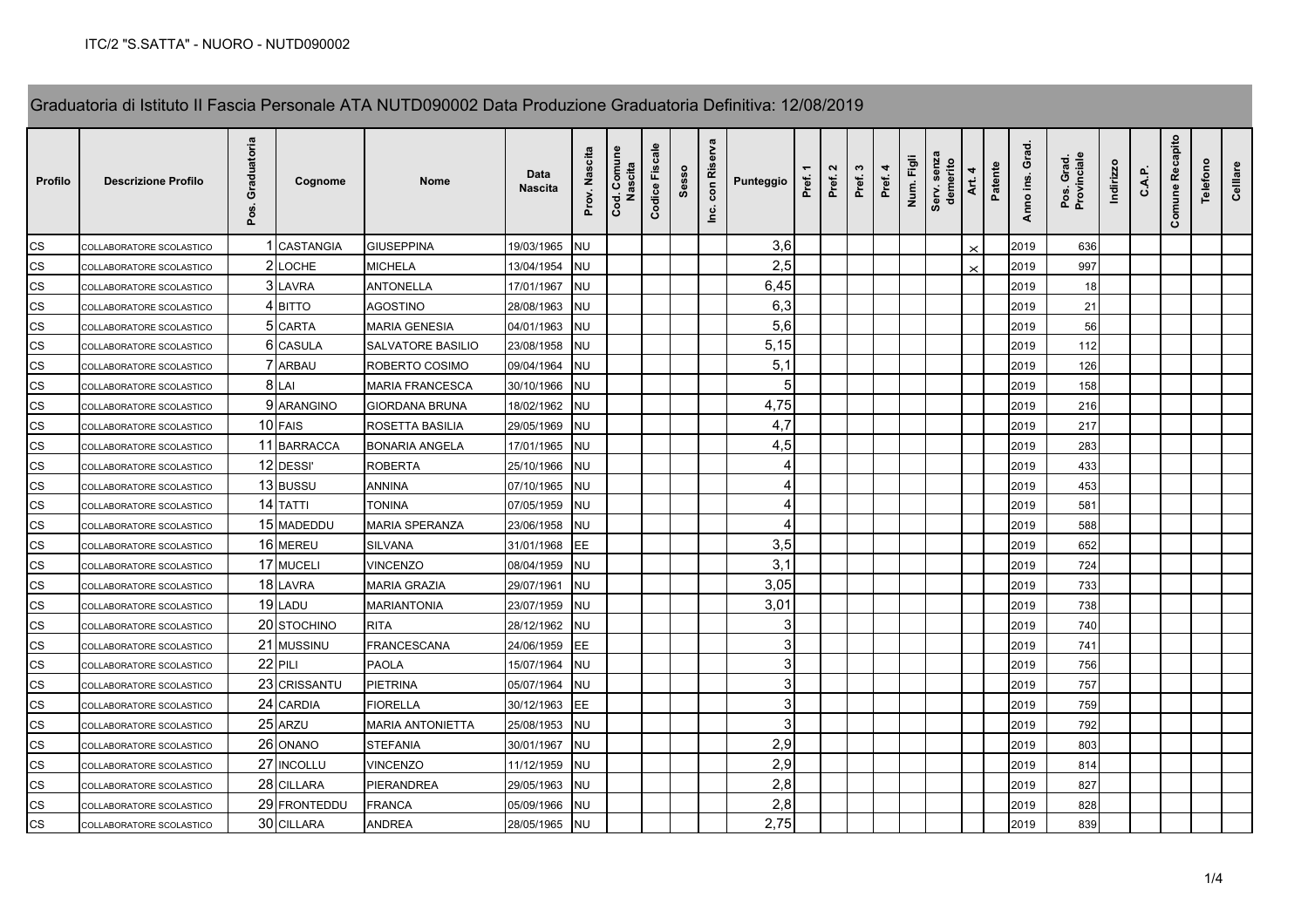| CS        | COLLABORATORE SCOLASTICO | 31 SALE      | <b>ANTONINO</b>         | 25/01/1965 | <b>INU</b> |  |  | 2,75           |  |  | 2019 | 840  |  |  |
|-----------|--------------------------|--------------|-------------------------|------------|------------|--|--|----------------|--|--|------|------|--|--|
| CS        | COLLABORATORE SCOLASTICO | 32 PIGA      | <b>GIOVANNI</b>         | 02/09/1965 | <b>NU</b>  |  |  | 2,6            |  |  | 2019 | 900  |  |  |
| CS        | COLLABORATORE SCOLASTICO | 33 CANIO     | <b>GIOVANNI</b>         | 12/06/1963 | <b>NU</b>  |  |  | 2,55           |  |  | 2019 | 970  |  |  |
| CS        | COLLABORATORE SCOLASTICO | 34 MUREDDU   | <b>MARIA</b>            | 14/01/1964 | <b>NU</b>  |  |  | 2,5            |  |  | 2019 | 993  |  |  |
| CS        | COLLABORATORE SCOLASTICO | 35 CARTA     | <b>AURORA</b>           | 06/09/1962 | <b>NU</b>  |  |  | 2,5            |  |  | 2019 | 1000 |  |  |
| CS        | COLLABORATORE SCOLASTICO | 36 CONTU     | <b>SILVANA</b>          | 01/04/1965 | <b>NU</b>  |  |  | 2,5            |  |  | 2019 | 1002 |  |  |
| CS        | COLLABORATORE SCOLASTICO | 37 LUCHE     | <b>PIERINA</b>          | 15/10/1963 | <b>NU</b>  |  |  | 2,5            |  |  | 2019 | 1005 |  |  |
| CS        | COLLABORATORE SCOLASTICO | 38 FRONTEDDU | <b>RITA ANGELA</b>      | 31/10/1962 | <b>NU</b>  |  |  | 2,5            |  |  | 2019 | 1006 |  |  |
| CS        | COLLABORATORE SCOLASTICO | 39 LEONI     | <b>MARIA ASSUNTA</b>    | 19/07/1967 | <b>CA</b>  |  |  | 2,5            |  |  | 2019 | 1026 |  |  |
| CS        | COLLABORATORE SCOLASTICO | 40 ANEDDA    | <b>NORA</b>             | 14/06/1967 | <b>NU</b>  |  |  | 2,5            |  |  | 2019 | 1029 |  |  |
| CS        | COLLABORATORE SCOLASTICO | 41 PALMAS    | <b>EMANUELA</b>         | 03/04/1965 | <b>NU</b>  |  |  | 2,5            |  |  | 2019 | 1068 |  |  |
| CS        | COLLABORATORE SCOLASTICO | 42 MELIS     | <b>BARBARA FEDERICA</b> | 27/02/1963 | <b>NU</b>  |  |  | 2,5            |  |  | 2019 | 1105 |  |  |
| CS        | COLLABORATORE SCOLASTICO | 43 CARDIA    | ANTONIO SERAFINO        | 28/10/1962 | EE         |  |  | 2,5            |  |  | 2019 | 1109 |  |  |
| CS        | COLLABORATORE SCOLASTICO | 44 CARTA     | <b>NATALINA</b>         | 23/12/1961 | <b>NU</b>  |  |  | 2,5            |  |  | 2019 | 1116 |  |  |
| CS        | COLLABORATORE SCOLASTICO | 45 DAGA      | LIDIA                   | 05/07/1961 | <b>NU</b>  |  |  | 2,5            |  |  | 2019 | 1125 |  |  |
| CS        | COLLABORATORE SCOLASTICO | 46 CARTA     | <b>MARIA</b>            | 15/03/1961 | <b>NU</b>  |  |  | 2,5            |  |  | 2019 | 1128 |  |  |
| CS        | COLLABORATORE SCOLASTICO | 47 MASCIA    | <b>AUGUSTA</b>          | 08/01/1961 | <b>NU</b>  |  |  | 2,5            |  |  | 2019 | 1134 |  |  |
| CS        | COLLABORATORE SCOLASTICO | 48 DAGA      | <b>GRAZIELLA</b>        | 04/09/1960 | <b>NU</b>  |  |  | 2,5            |  |  | 2019 | 1141 |  |  |
| CS        | COLLABORATORE SCOLASTICO | 49 STOCHINO  | <b>PINA</b>             | 27/09/1965 | <b>NU</b>  |  |  | 2,45           |  |  | 2019 | 1197 |  |  |
| CS        | COLLABORATORE SCOLASTICO | 50 FRAU      | ANGELA                  | 05/05/1964 | <b>NU</b>  |  |  | 2,35           |  |  | 2019 | 1213 |  |  |
| CS        | COLLABORATORE SCOLASTICO | 51 ZUCCA     | <b>RAFFAELE</b>         | 15/03/1961 | <b>NU</b>  |  |  | 2,35           |  |  | 2019 | 1215 |  |  |
| CS        | COLLABORATORE SCOLASTICO | 52 DEMURTAS  | <b>FRANCESCO</b>        | 21/05/1967 | <b>NU</b>  |  |  | 2,3            |  |  | 2019 | 1223 |  |  |
| CS        | COLLABORATORE SCOLASTICO | 53 DESSI'    | ANGELA                  | 22/07/1960 | OR.        |  |  | 2,25           |  |  | 2019 | 1244 |  |  |
| CS        | COLLABORATORE SCOLASTICO | 54 BUSSU     | ANGELO                  | 12/12/1959 | <b>NU</b>  |  |  | 2,2            |  |  | 2019 | 1260 |  |  |
| CS        | COLLABORATORE SCOLASTICO | 55 ZIDDA     | <b>SANTINO</b>          | 01/11/1962 | <b>NU</b>  |  |  | 2,15           |  |  | 2019 | 1264 |  |  |
| <b>CS</b> | COLLABORATORE SCOLASTICO | 56 PUSCEDDU  | <b>MARIA LIA</b>        | 17/10/1963 | <b>NU</b>  |  |  | 2,15           |  |  | 2019 | 1275 |  |  |
| CS        | COLLABORATORE SCOLASTICO | 57 CONTI     | <b>ANNA LISA</b>        | 29/08/1962 | <b>NU</b>  |  |  | 2,1            |  |  | 2019 | 1307 |  |  |
| CS        | COLLABORATORE SCOLASTICO | 58 LODDO     | <b>ROSELLA</b>          | 05/06/1967 | <b>NU</b>  |  |  | 2,05           |  |  | 2019 | 1314 |  |  |
| CS        | COLLABORATORE SCOLASTICO | 59 LAVRA     | <b>ROSA</b>             | 27/11/1963 | <b>NU</b>  |  |  | $\mathbf{2}$   |  |  | 2019 | 1328 |  |  |
| <b>CS</b> | COLLABORATORE SCOLASTICO | 60 ZIDDA     | PASQUALE                | 15/12/1963 | <b>NU</b>  |  |  | $\mathbf{2}$   |  |  | 2019 | 1329 |  |  |
| CS        | COLLABORATORE SCOLASTICO | 61 MARENIC   | LUISELLA                | 12/04/1967 | SS         |  |  | $\mathbf{2}$   |  |  | 2019 | 1331 |  |  |
| CS        | COLLABORATORE SCOLASTICO | 62 CORIMBI   | <b>MARIA ELENA</b>      | 27/12/1965 | <b>NU</b>  |  |  | $\mathbf{2}$   |  |  | 2019 | 1332 |  |  |
| <b>CS</b> | COLLABORATORE SCOLASTICO | 63 CORONA    | <b>MARIA ASSUNTA</b>    | 20/08/1964 | <b>NU</b>  |  |  | $\overline{2}$ |  |  | 2019 | 1333 |  |  |
| CS        | COLLABORATORE SCOLASTICO | 64 CUGA      | <b>PALMINA</b>          | 20/02/1966 | <b>NU</b>  |  |  | $\overline{2}$ |  |  | 2019 | 1337 |  |  |
| CS        | COLLABORATORE SCOLASTICO | 65 SALIS     | MARIA ASSUNTA           | 28/09/1953 | <b>NU</b>  |  |  | $\overline{2}$ |  |  | 2019 | 1339 |  |  |
| CS        | COLLABORATORE SCOLASTICO | 66 CARTA     | <b>SUSANNA</b>          | 29/01/1966 | <b>NU</b>  |  |  | $\overline{2}$ |  |  | 2019 | 1342 |  |  |
| <b>CS</b> | COLLABORATORE SCOLASTICO | 67 CHILLOTTI | <b>GRAZIELLA</b>        | 08/05/1964 | <b>NU</b>  |  |  |                |  |  | 2019 | 1343 |  |  |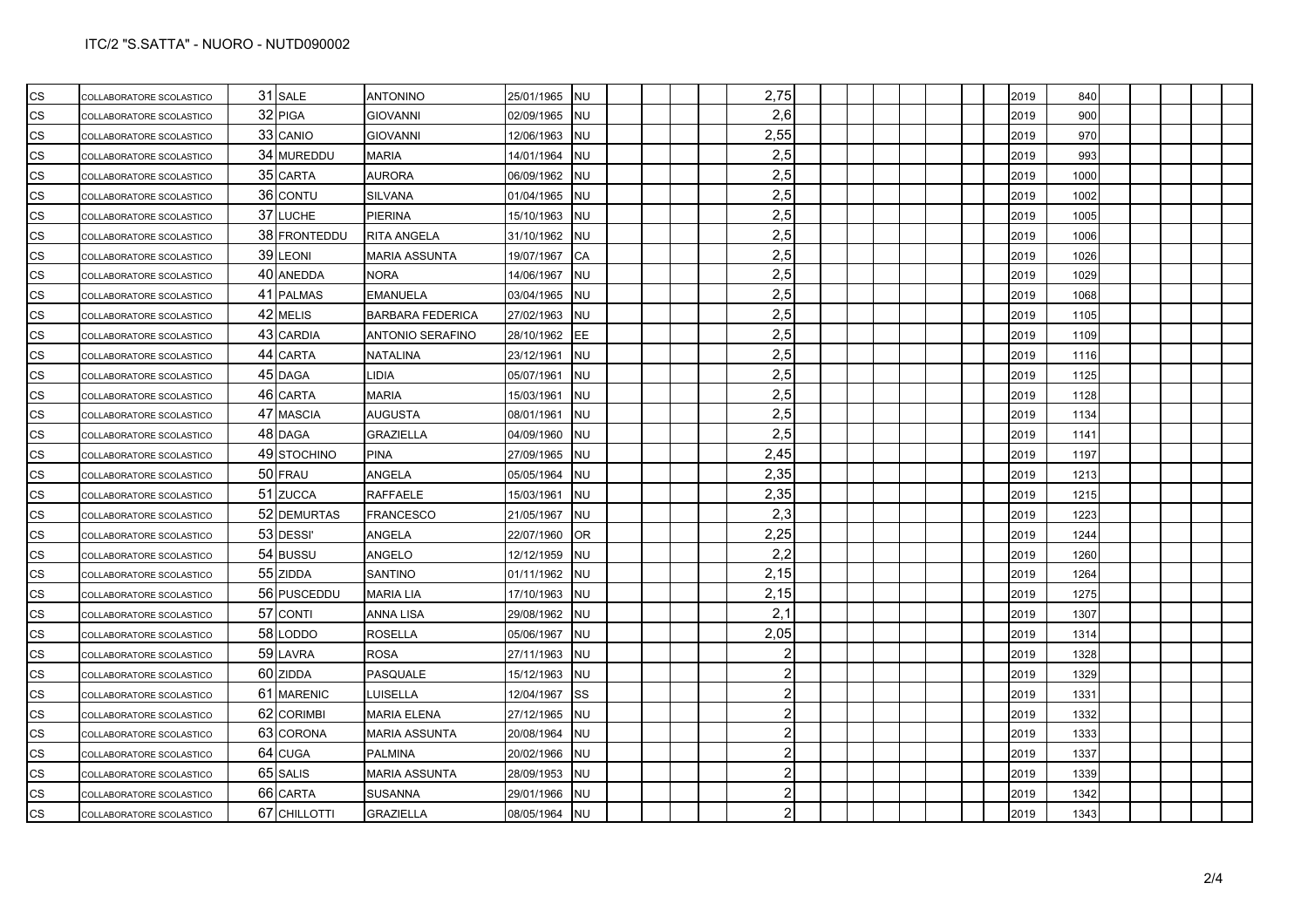| CS        | COLLABORATORE SCOLASTICO |     | 68 SATTA      | <b>IRENE</b>         | 19/03/1964 | <b>NU</b> |  |  | $\overline{2}$          |  |  |  | 2019 | 1344 |  |  |  |
|-----------|--------------------------|-----|---------------|----------------------|------------|-----------|--|--|-------------------------|--|--|--|------|------|--|--|--|
| CS        | COLLABORATORE SCOLASTICO |     | 69 DETTORI    | <b>MARIA GRAZIA</b>  | 06/06/1963 | <b>NU</b> |  |  | $\overline{2}$          |  |  |  | 2019 | 1345 |  |  |  |
| CS        | COLLABORATORE SCOLASTICO |     | 70 DEPAU      | ASSUNTA              | 04/05/1958 | <b>NU</b> |  |  | $\overline{2}$          |  |  |  | 2019 | 1346 |  |  |  |
| CS        | COLLABORATORE SCOLASTICO |     | 71 MORO       | LUISA ANGELA         | 09/07/1959 | <b>NU</b> |  |  | $\overline{2}$          |  |  |  | 2019 | 1351 |  |  |  |
| <b>CS</b> | COLLABORATORE SCOLASTICO |     | 72 CUGA       | <b>GONARIA</b>       | 08/09/1968 | <b>NU</b> |  |  | $\overline{2}$          |  |  |  | 2019 | 1353 |  |  |  |
| CS        | COLLABORATORE SCOLASTICO |     | 73 ZIZI       | <b>FRANCESCA</b>     | 28/06/1966 | <b>NU</b> |  |  | $\overline{2}$          |  |  |  | 2019 | 1356 |  |  |  |
| CS        | COLLABORATORE SCOLASTICO |     | 74 BRUNDU     | <b>MARINELLA</b>     | 16/03/1965 | <b>NU</b> |  |  | $\overline{2}$          |  |  |  | 2019 | 1358 |  |  |  |
| CS        | COLLABORATORE SCOLASTICO |     | 75 SORU       | <b>SERGIO</b>        | 26/12/1963 | <b>NU</b> |  |  | $\overline{2}$          |  |  |  | 2019 | 1361 |  |  |  |
| CS        | COLLABORATORE SCOLASTICO |     | 76 BRACCU     | <b>AGOSTINA</b>      | 15/02/1962 | <b>NU</b> |  |  | $\overline{2}$          |  |  |  | 2019 | 1367 |  |  |  |
| CS        | COLLABORATORE SCOLASTICO |     | 77 MELIS      | ADRIANO              | 10/01/1961 | <b>NU</b> |  |  | $\overline{2}$          |  |  |  | 2019 | 1371 |  |  |  |
| <b>CS</b> | COLLABORATORE SCOLASTICO |     | <b>78 LOI</b> | <b>MARGHERITA</b>    | 06/09/1958 | <b>NU</b> |  |  | $\overline{2}$          |  |  |  | 2019 | 1374 |  |  |  |
| <b>CS</b> | COLLABORATORE SCOLASTICO |     | $79$ LOI      | <b>PATRIZIA</b>      | 28/08/1968 | <b>NU</b> |  |  | $\overline{2}$          |  |  |  | 2019 | 1378 |  |  |  |
| CS        | COLLABORATORE SCOLASTICO |     | 80 CONGIU     | <b>ELISABETTA</b>    | 23/01/1968 | <b>NU</b> |  |  | $\overline{2}$          |  |  |  | 2019 | 1380 |  |  |  |
| CS        | COLLABORATORE SCOLASTICO |     | 81 GIOI       | ANTONELLA VALERIA    | 31/03/1967 | <b>NU</b> |  |  | $\overline{2}$          |  |  |  | 2019 | 1381 |  |  |  |
| <b>CS</b> | COLLABORATORE SCOLASTICO |     | 82 ZUCCA      | <b>MARGHERITA</b>    | 09/06/1966 | <b>NU</b> |  |  | $\overline{2}$          |  |  |  | 2019 | 1382 |  |  |  |
| CS        | COLLABORATORE SCOLASTICO |     | 83 BRACCU     | <b>FRANCESCA</b>     | 14/04/1966 | <b>NU</b> |  |  | $\overline{2}$          |  |  |  | 2019 | 1383 |  |  |  |
| CS        | COLLABORATORE SCOLASTICO |     | 84 LICHERI    | <b>MARIA ELENA</b>   | 24/03/1965 | <b>NU</b> |  |  | $\overline{2}$          |  |  |  | 2019 | 1385 |  |  |  |
| CS        | COLLABORATORE SCOLASTICO |     | 85 SALIS      | <b>BONARIA</b>       | 15/09/1961 | <b>NU</b> |  |  | $\overline{2}$          |  |  |  | 2019 | 1386 |  |  |  |
| CS        | COLLABORATORE SCOLASTICO |     | 86 SERRA      | <b>ANNITA</b>        | 03/01/1954 | <b>NU</b> |  |  | $\overline{2}$          |  |  |  | 2019 | 1389 |  |  |  |
| CS        | COLLABORATORE SCOLASTICO |     | 87 FLORE      | <b>GIULIA</b>        | 01/05/1969 | <b>NU</b> |  |  | $\overline{2}$          |  |  |  | 2019 | 1401 |  |  |  |
| CS        | COLLABORATORE SCOLASTICO |     | 88 BURRA      | <b>ANTONELLA</b>     | 13/03/1969 | EE        |  |  | $\overline{2}$          |  |  |  | 2019 | 1409 |  |  |  |
| CS        | COLLABORATORE SCOLASTICO |     | 89 SECCI      | CARLO                | 23/10/1968 | <b>NU</b> |  |  | $\overline{2}$          |  |  |  | 2019 | 1423 |  |  |  |
| CS        | COLLABORATORE SCOLASTICO |     | 90 SIAS       | <b>MICHELE</b>       | 09/10/1968 | <b>NU</b> |  |  | $\overline{2}$          |  |  |  | 2019 | 1426 |  |  |  |
| CS        | COLLABORATORE SCOLASTICO |     | 91 GIOBBE     | <b>MARIA</b>         | 04/07/1968 | <b>PI</b> |  |  | $\overline{2}$          |  |  |  | 2019 | 1436 |  |  |  |
| CS        | COLLABORATORE SCOLASTICO |     | 92 ARRU       | <b>SALVATORICA</b>   | 19/05/1968 | <b>NU</b> |  |  | $\overline{2}$          |  |  |  | 2019 | 1444 |  |  |  |
| <b>CS</b> | COLLABORATORE SCOLASTICO |     | 93 GARIPPA    | <b>MICHELE</b>       | 17/09/1967 | <b>NU</b> |  |  | $\overline{2}$          |  |  |  | 2019 | 1477 |  |  |  |
| CS        | COLLABORATORE SCOLASTICO |     | 94 CUGA       | <b>PIERINA</b>       | 28/02/1967 | <b>NU</b> |  |  | $\overline{2}$          |  |  |  | 2019 | 1503 |  |  |  |
| CS        | COLLABORATORE SCOLASTICO |     | 95 DELUSSU    | <b>MARIA</b>         | 21/11/1966 | <b>NU</b> |  |  | $\overline{2}$          |  |  |  | 2019 | 1517 |  |  |  |
| CS        | COLLABORATORE SCOLASTICO |     | 96 SALIS      | <b>CRISTINA</b>      | 08/04/1966 | <b>NU</b> |  |  | $\overline{2}$          |  |  |  | 2019 | 1551 |  |  |  |
| CS        | COLLABORATORE SCOLASTICO |     | 97 SPANO      | <b>MARIO</b>         | 19/12/1965 | NU        |  |  | $\overline{\mathbf{c}}$ |  |  |  | 2019 | 1568 |  |  |  |
| CS        | COLLABORATORE SCOLASTICO |     | 98 LUCHE      | SEBASTIANA           | 01/10/1965 | <b>NU</b> |  |  | $\overline{2}$          |  |  |  | 2019 | 1579 |  |  |  |
| CS        | COLLABORATORE SCOLASTICO |     | 99 PINNA      | <b>ANTONELLO</b>     | 12/07/1965 | <b>NU</b> |  |  | $\overline{2}$          |  |  |  | 2019 | 1594 |  |  |  |
| <b>CS</b> | COLLABORATORE SCOLASTICO |     | 100 SARDU     | <b>MARIA LORELLA</b> | 28/04/1965 | <b>CA</b> |  |  | $\overline{\mathbf{c}}$ |  |  |  | 2019 | 1605 |  |  |  |
| CS        | COLLABORATORE SCOLASTICO | 101 | <b>FLORIS</b> | <b>CELESTINO</b>     | 12/04/1965 | NU        |  |  | $\overline{\mathbf{c}}$ |  |  |  | 2019 | 1609 |  |  |  |
| CS        | COLLABORATORE SCOLASTICO |     | 102 MURRU     | FRANCESCANNA         | 29/03/1965 | <b>NU</b> |  |  | $\overline{2}$          |  |  |  | 2019 | 1614 |  |  |  |
| CS        | COLLABORATORE SCOLASTICO |     | 103 ANGIUS    | <b>CHIARINA</b>      | 27/01/1965 | <b>NU</b> |  |  | $\overline{2}$          |  |  |  | 2019 | 1626 |  |  |  |
| <b>CS</b> | COLLABORATORE SCOLASTICO |     | 104 MAZZETTE  | MICHELE SALVATORE    | 24/12/1964 | <b>NU</b> |  |  |                         |  |  |  | 2019 | 1629 |  |  |  |